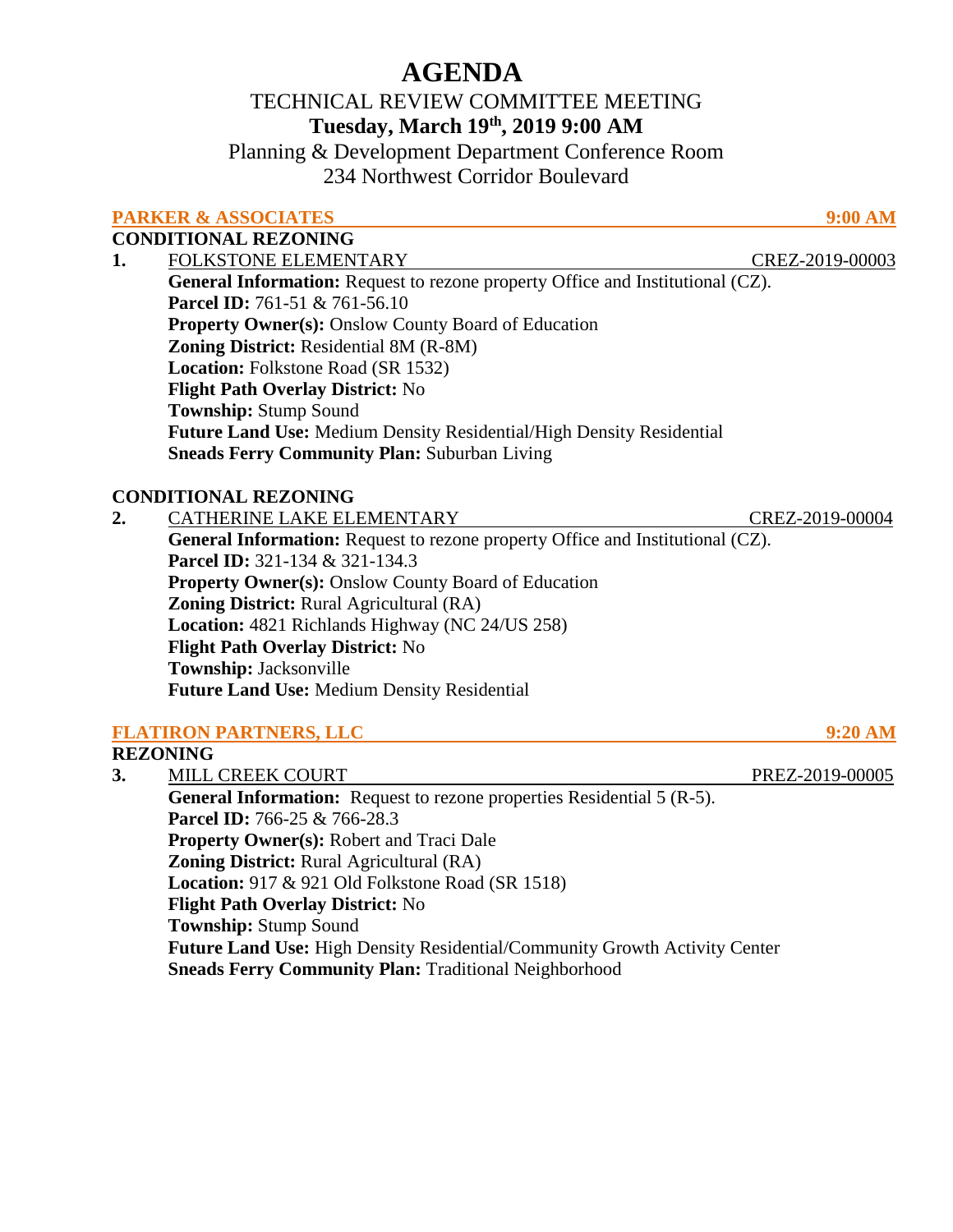|    | <b>JOHN L. PIERCE &amp; ASSOCIATES</b>                                                             | <b>9:40 AM</b> |  |
|----|----------------------------------------------------------------------------------------------------|----------------|--|
|    | <b>SPECIAL USE</b>                                                                                 |                |  |
| 4. | <b>FULCHERS LANDING RENTALS</b>                                                                    | SUP-2018-00013 |  |
|    | General Information: Proposed 7-lot RV Park.                                                       |                |  |
|    | <b>Parcel ID:</b> 1001-25 & 1001-28                                                                |                |  |
|    | <b>Zoning District:</b> Residential 8M (R-8M)                                                      |                |  |
|    | <b>Property Owner: Fulcher Landing Rentals, LLC</b>                                                |                |  |
|    | <b>Location:</b> The intersection of Fulcher Landing Road (SR 1517) & John Everett Drive (SR 1541) |                |  |
|    | <b>Flight Path Overlay District: No</b>                                                            |                |  |
|    | <b>Township:</b> Stump Sound                                                                       |                |  |
|    | <b>Future Land Use:</b> Community Growth Activity Center and High Density Residential              |                |  |
|    | <b>Sneads Ferry Community Plan: Waterfront Living/Conservation</b>                                 |                |  |
|    |                                                                                                    |                |  |

#### **SPECIAL USE**

**5.** LIGHTHOUSE RV PARK SUP-2019-00008 **General Information:** Proposed 45-lot RV Park. **Parcel ID:** 766-31.2 **Property Owner(s):** Tracy and Georgeanna Whaley **Zoning District:** Rural Agricultural (RA)  **Location:** 156 Orvin Drive off Old Folkstone Road (SR 1518)  **Flight Path Overlay District:** No  **Township:** Stump Sound **Future Land Use:** High Density Residential **Sneads Ferry Community Plan:** Traditional Neighborhood

#### **CATHERINE LAKE SOLAR, LLC** 10:00 AM

### **SPECIAL USE 6.** CATHERINE LAKE SOLAR, LLC SUP-2019-00005 **General Information:** Request to operate a Ground Mounted Solar Energy System. **Parcel ID:** 322-6.1 **Property Owner(s):** John and Patricia Burton **Zoning District:** Rural Agricultural (RA)  **Location:** 1164 Pony Farm Road (SR 1212)  **Flight Path Overlay District:** Yes-portion of lot along Richlands Highway  **Township:** Jacksonville **Future Land Use:** Medium Density Residential